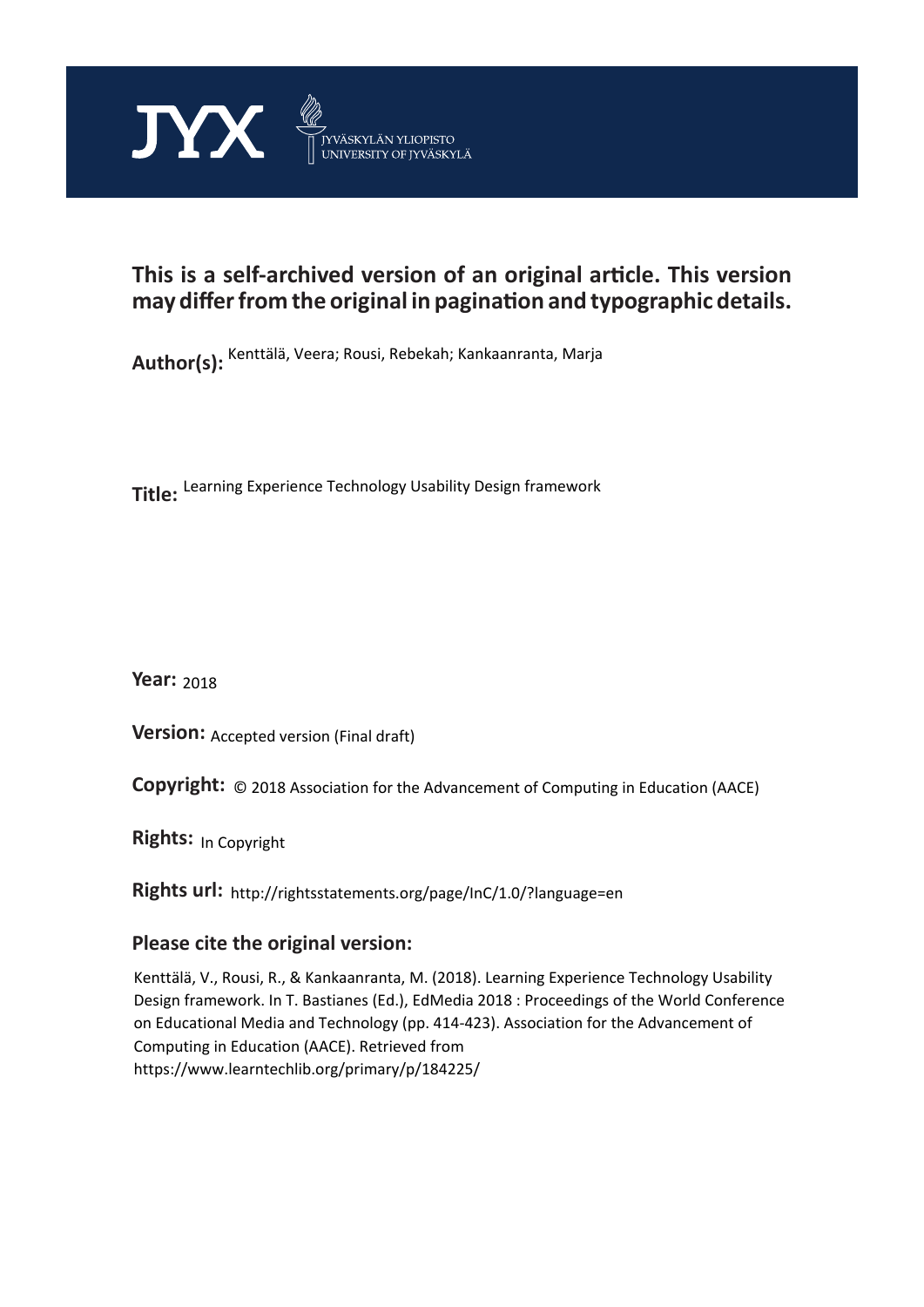## **Learning Experience Technology Usability Design framework**

Veera Kenttälä Rebekah Rousi Marja Kankaanranta *Faculty of Information Technology, University of Jyväskylä Finland* veera.kenttala@jyu.fi rebekah.rousi@jyu.fi marja.kankaanranta@jyu.fi

**Abstract:** Using information and communication technology (ICT) for learning purposes has become more ingrained in curriculums and students' lives over the past decades. Commonly, the lack of understanding about learning and pedagogy, and more specifically their contexts, will lead to creating learning software that utilize outdated pedagogy or are lacking in critical aspects of pedagogical design. This has created a need to find cost efficient ways to address the multidimensional usability issues found in learning technology. Creating an engaging and pedagogically robust learning product is a complicated task that requires easily accessible knowledge about both the technological and learning related aspects in creating learning software.

The aim of this study is to explore and present the dimensions of learning technology even further, to provide a reinforced framework for creating and evaluating learning technology. For this purpose, we have developed the Learning Experience Technology Usability Design Framework. LETUS Design has both practical and theoretically rich components that combine heuristic evaluation, pedagogical theories and findings from extensive learning technology design expert evaluations. This paper aims at offering a more definite framework for evaluating the usability of learning technology in a holistic way. This work will further elaborate especially on the contextual aspects of digital learning technology design in the LETUS Design framework.

#### **Introduction**

The idea of using and designing technology for learning purposes has been around for several decades and there is a wide variety of different learning technology available today. When considering individual technologies, e.g. games, many teachers are still hesitant to use commercial games in their teaching (Becker & Jacobsen, 2005). This in turn creates a need for learning specific games and software. However, still today some of these learning technologies struggle with basic usability issues related to the technology, as well as learning, content and context related aspects of the products and systems (e.g. Kenttälä, Kankaanranta, Rousi & Pänkäläinen, 2015). Many of these issues could easily be redesigned during early stages of development. However, left without action, become costly or even inefficient, when attempting to fix them during later stages of development (Boehm & Basili, 2005; Bevan, 2009). Therefore, building a framework that can be used during the early stages of the design process has substantial additional value to learning solution developers.

Adding technology to classrooms can cause concerns for teachers due to e.g. conflicting or controversial results on the significance of digital games for learning. As the field of digital games is vast with the purposes, interaction types and content widely varied, it is impossible to make generalisations about the overall effectiveness of gamified learning (Sitzmann, 2011; Hanus & Fox, 2015). Moreover, research has indicated that when not enough concern is given to pedagogy and learning design in technology use, there may be negative repercussions on student learning outcomes (Vrasidas, 2015; Vermeulen, Kreijns, van Buuren, & van Acker, 2016). Concerns have also been raised about children's' screen-time in addition to the adverse effects of long-term technology use, which both impact negatively on health and school achievement levels of students (e.g. Genc, 2014).

While software and technological aspects of usability have long been a focus of study, there clearly is the need to understand the context of classroom and the interactions that occur within them to fully grasp what demands the context sets for design. Teacher beliefs have been shown to have an impact on their decision to integrate ICT into their classroom practices (Inan and Lowther, 2010). It has been suggested that teachers who have adopted a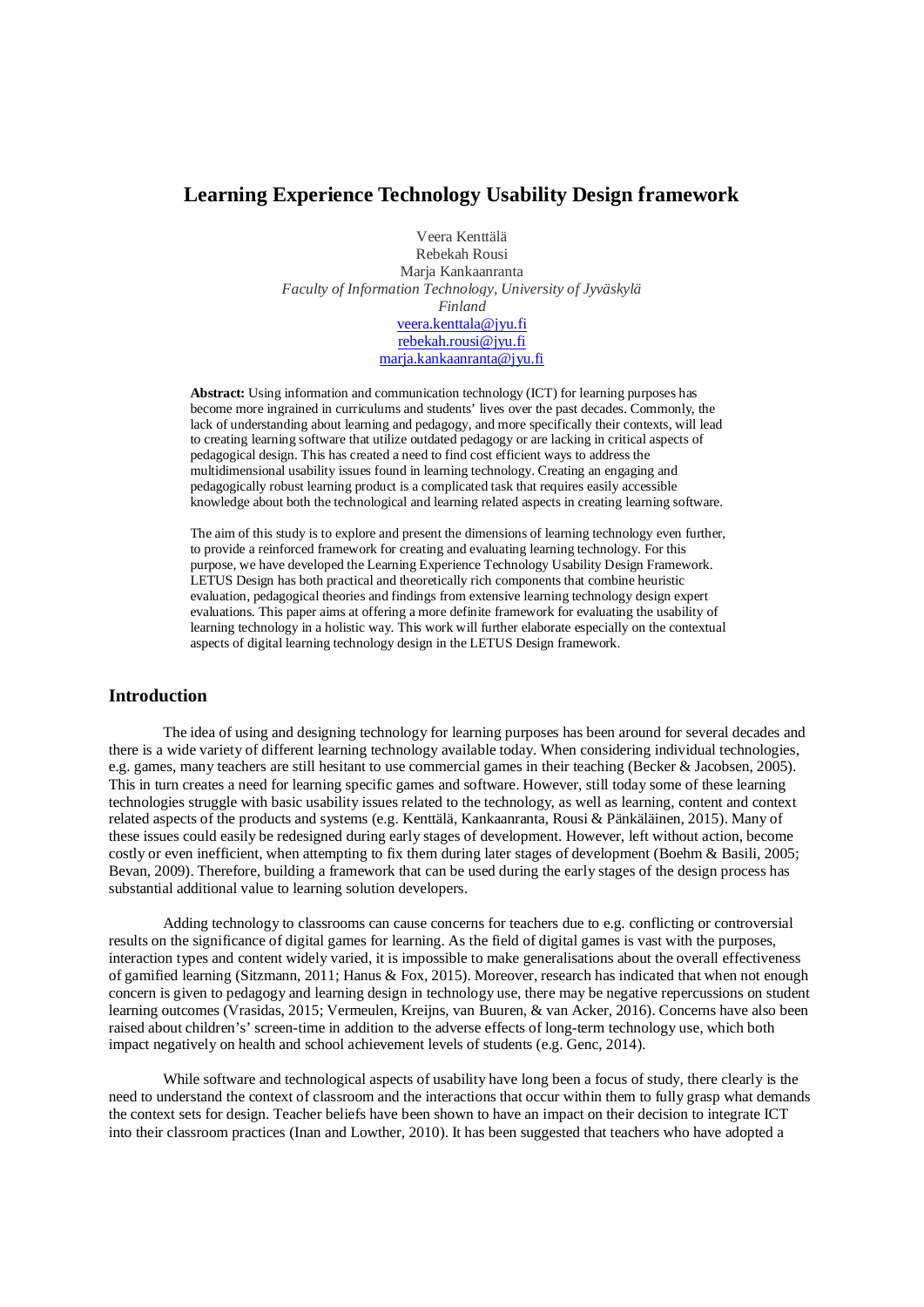constructivist approach towards technology tend to be more active users of various technologies (Judson, 2006; Ertmer, Ottenbreit-Leftwich & Tondeur, 2015). As innovative practices may be shared among teachers who are flexible in their classroom ICT use, teachers with e.g. a more critical viewpoint to technology use in education may feel excluded from the discussion about the ICT choices made in their school (Stieler-Hunt & Jones, 2017). Errorwelcoming pedagogies that support the flexibility of teachers' interaction and ICT use in classrooms are still more likely to be the endeavours of individual teachers than a widely accepted way of teaching (McWilliam, 2008; Kale & Goh, 2014). Many teachers still regard ICT use with caution or feel stressed by the change required from them to start using ICT more frequently or in different ways in their teaching, which may be amplified by the lack of support for such ICT integration efforts (e.g. Syvänen, Mäkiniemi, Syrjä, Heikkilä-Tammi & Viteli, 2016; Kenttälä & Kankaanranta, 2017). Research has found that there are several contributing reasons for technology related stress (technostress) of teachers. One of those reasons being the usability of technology (Al-Fudail & Mellar, 2008).

In this paper we present the results of an ongoing study, which aims at constructing a framework for the design of educational technology. The study continues cyclical efforts in the construction of the LETUS framework (see Kenttälä, Rousi and Kankaanranta, 2017). In this paper, the focus is on embedding contextual principles to the framework.

#### **LETUS Design framework**

There have been numerous attempts to model usability related issues and the usability design of educational software (Davids, Chikte & Halperin, 2014; Van Nuland & Rogers, 2015). Topics covered range from usability evaluation (Oztekin, Dursun, Ali & Selim, 2013), to understanding the structure and key properties of e-learning software in order to enhance learning outcomes (Squires and Preece, 1999; Van Nuland & Rogers, 2015), and incorporating insight into other key qualities such as fun (Read, 2008) and operationality in social media (Li et al., 2016) to name some. The knowledge gained from design and usability testing frameworks analysed for the LETUS framework (Kenttälä, Rousi & Kankaanranta, 2017) were categorised based on the technological pedagogical content knowledge (TPACK) model (Koehler and Mishra, 2009) to further their explanatory power. The focus of the TPACK model is on teacher knowledge, which complements the complexity of designing efficient learning software. It has been shown that higher TPACK levels reduce teachers' technostress (Joo, Lim & Kim, 2016). The utilisation of the TPACK model aims to ensure that all the necessary features teachers need to take into account when using technology in teaching would also be considered, while creating and analysing technology for their use.

The TPACK model comprises three main types of knowledge - technological knowledge (TK), content knowledge (CK) and pedagogical knowledge (PK) (Koehler & Mishra, 2009). Given the complex multi-layered nature of educational software, TPACK emphasizes the overlaps between and within the knowledge types to illustrate technological pedagogical knowledge (TPK), technological content knowledge (TCK) and pedagogical content knowledge (PCK), all of which should be accounted for when designing and developing software for learning (Koehler & Mishra, 2009). Furthermore, the model stresses consideration for the learning contexts and social aspects. Specifically, the knowledge aspect of the technology, content and pedagogy are important for this model, as it acknowledges that all three components require their own learning and skill development.

With this as a basis, the Learning Technology Usability (LETUS) Design framework focuses on furthering research and design knowledge on the usability of digital learning technology. The background research undertaken in the LETUS development, has produced a holistic framework for incorporating the complex array of usability evaluation features into designing a viable software product (Kenttälä, Rousi & Kankaanranta, 2017). The current study builds on the LETUS framework and further develops it to broaden the scope from analyzing existing learning technology towards designing pedagogically usable products that suit the context they are designed for.

#### **Methods and Data**

The work on the LETUS framework was carried out via two means: theory based fortification of the Learning, Content and Technology related aspects; and analysis of practice based articles for the contextual aspects of the framework. Work on the contextual aspects of the LETUS framework has been enhanced by analysing the use and definitions of the three levels of context (micro, meso and macro) in 14 articles. The articles were chosen based on Rosenberg and Koehler's (2015) previous work, which was through critical analysis of TPACK related research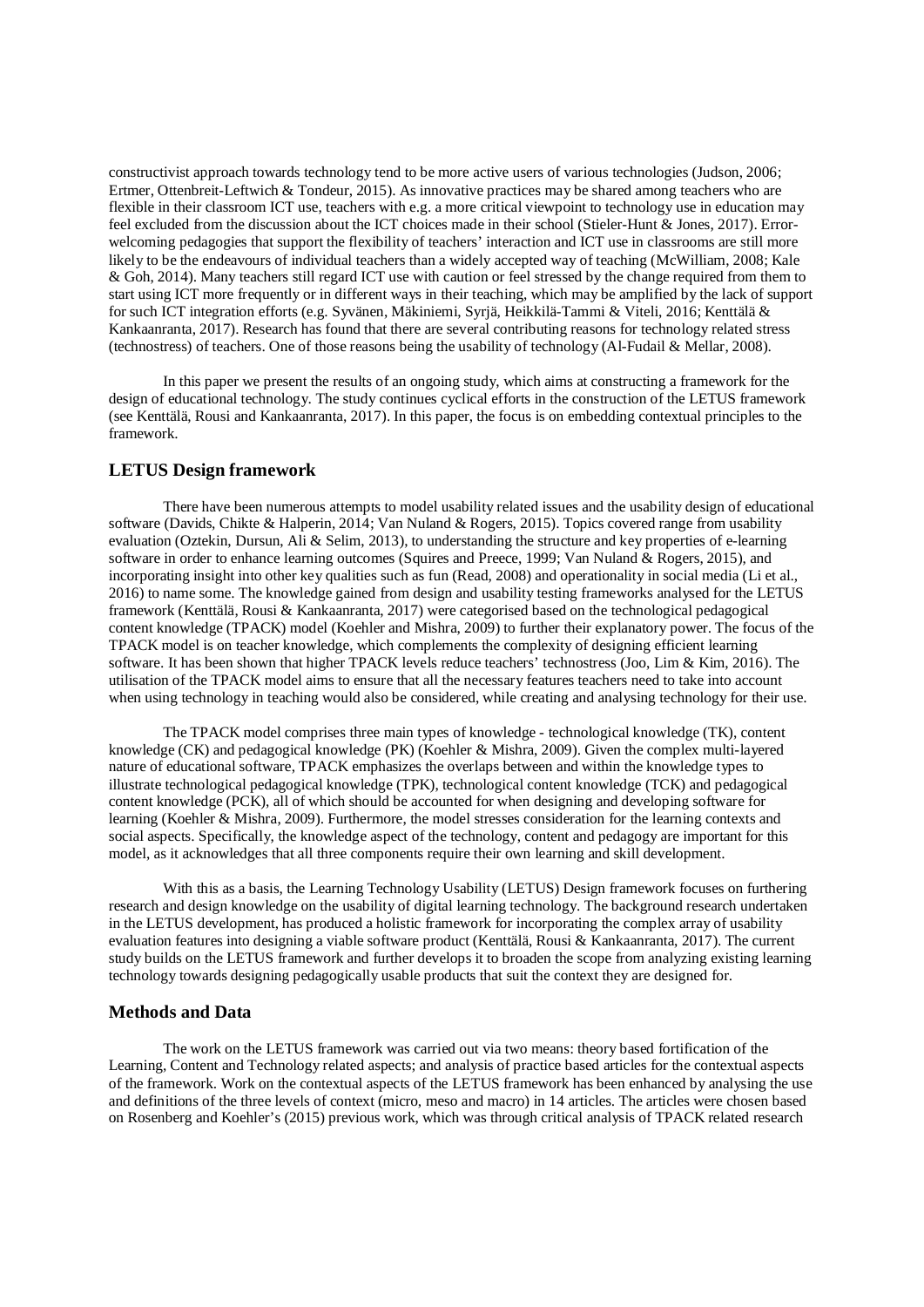found to be the most comprehensive work on this topic. Rosenberg and Koehler focused on identifying levels of context present in each article, but not on what was being said about context on each of the three levels. This work expands on the knowledge gained from their research and through coding and analysing the individual representations of context in each article offers more insight on what are the aspects of context mentioned related to different levels.

From the concrete perspective of technical usability in the context of learning software, the software itself should require minimal learning, and rather, the concepts and content should be the pivotal nodes of concentration and challenge from the learner's perspective. To understand how previous research has accounted for these elements and more importantly dynamics between the elements and knowledge types, the LETUS framework has been formulated through the coding and analysis of data from 113 expert evaluation reports of nine different learning software products (see Mäkelä, 2015). The expert evaluations were conducted in seven countries. The resulting framework was formulated through integrating the categories derived from the data analysis with previous educational technology design frameworks. The original LETUS framework features four facets: learning, technology, content and context (table 1). These facets are expanded upon in the updated framework explained in the results section.

Table 1. Learning Experience Technology Usability (LETUS) framework components (Kenttälä, Rousi & Kankaanranta, 2017)

| Learning                                                                                                                                             | <b>Content</b>                                                                            | <b>Technology</b>                                                                                                                       | <b>Context</b>                                                                                |
|------------------------------------------------------------------------------------------------------------------------------------------------------|-------------------------------------------------------------------------------------------|-----------------------------------------------------------------------------------------------------------------------------------------|-----------------------------------------------------------------------------------------------|
| Feedback<br>Guidance and instructions<br>Concentration and attention<br>Collaboration<br>Assessment<br>Confidence<br>Motivation<br>Skill development | Goals<br>Authenticity and relevance<br>Readability and literacy<br>Concepts<br>Multimedia | Flexibility<br>Control<br>Errors<br>Consistency<br>Aesthetics and trust<br>Navigation and intuitiveness<br>Communication<br>Interaction | Satisfaction<br>Immersion and flow<br>Applicability<br>Added value<br>Sociocultural relevance |
| Previous knowledge<br>Differentiation<br>Skills for learning<br>Creativity                                                                           |                                                                                           | Accessibility<br>Scalability<br>Reliability and maintainability                                                                         |                                                                                               |

#### **Results**

In this section we will present results in two parts. The first part describes the revised dimensions of learning, content and technology. The second part describes the results from the analysis of earlier studies in regard contextual factors.

#### **The fortified Learning Experience Technology Usability Design framework**

The fortified Learning Experience Technology Usability (LETUS) design framework presented in this paper builds on the above mentioned (Table 1) framework introduced by Kenttälä, Rousi and Kankaanranta (2017), which connects theory to practice in the fields of education and usability research. In this paper, knowledge regarding this connection and the components of LETUS are deepened and steered towards specific design elements comprised in learning software. Understanding of the first three components of the LETUS framework: Learning, Content and Technology, was deepened through critical analysis of research related to each of the three aspects.

Learning is used in the Learning Experience Technology Design framework to indicate the learning process-related aspects of the software. Aspects such as feedback, guidance and instructions, collaboration, assessment and differentiation (Table 1) are just some of the elements that promote learning. These are the factors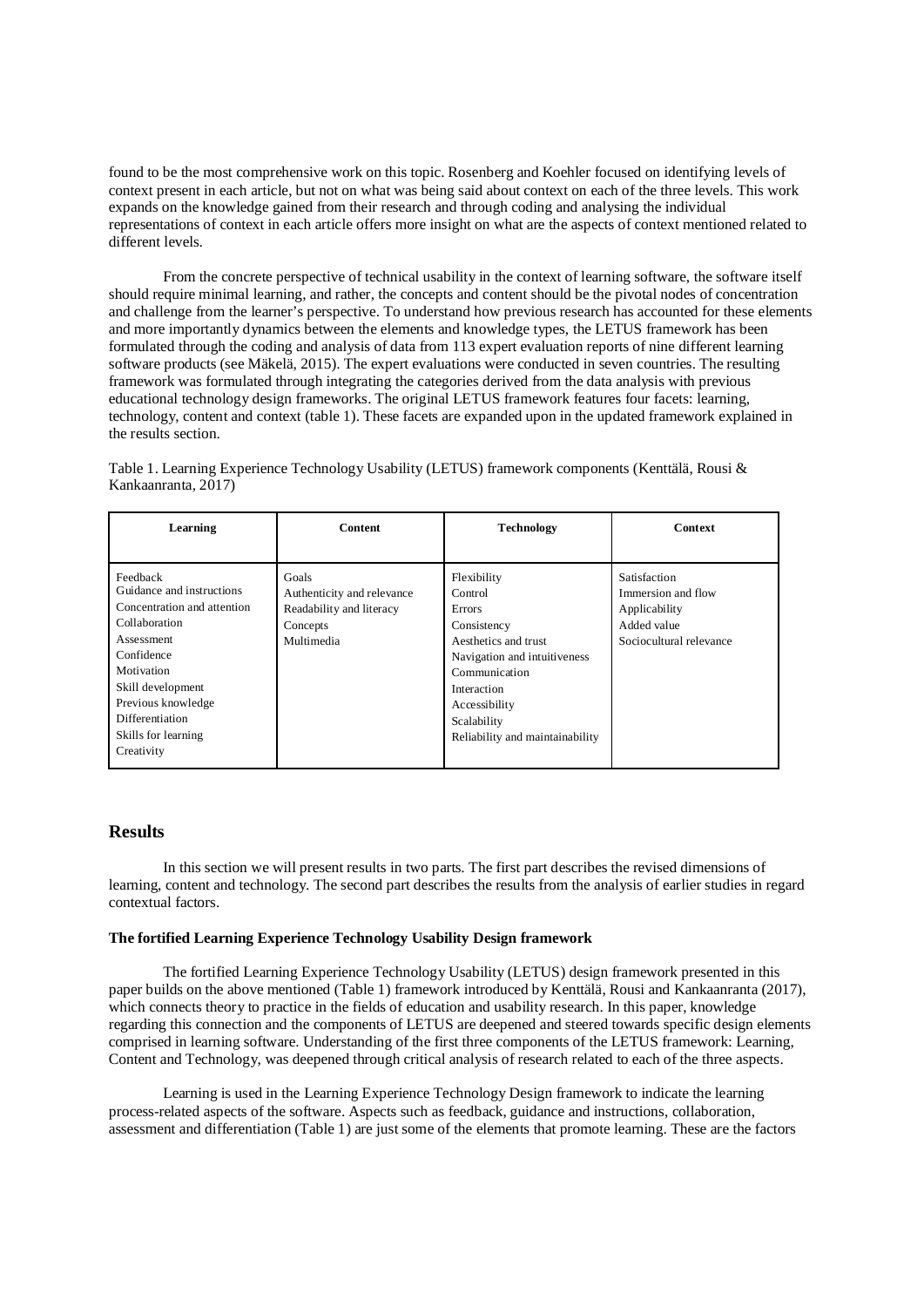that teachers usually inertly do or promote to help learners in their learning process. However, in the context of learning software creation, these factors need to be given special consideration in regards to and on top of the other factors related to establishing a digital platform. Some of the most significant skills to be fostered include problemsolving, adaptability and critical thinking - skills, that with careful detail to design, are apt for learning in the type of environment that affords rapid information access, interactivity and simulation, as well as reactivity (Garrison, 2011; Lombardi, 2007).

The next category in the LETUS Design framework is Content. The content category features the combination of five components: Goals, authenticity and relevance, readability and literacy, concepts and multimedia. These components represent various aspects of the content which assist both in the experience of learning through the software, as well as the practical usability. Goals provide motivation in terms of comprehendible outcomes (Valle et al., 2003). Authenticity and integrity of the content in relation to the content providers, their subject or field experience and the accuracy of the content provided, is reinforced by the relevance of the material to support the learning goals. Readability relates to the visual clarity of the text, font and size, in addition to the amount of text supplied and the language through which it is expressed. Literacy is supported through the readability, yet also entails factors such as a match between the levels, abilities and language of the reader (UNESCO, 2006). Concepts and their usage connect with literacy, and the understandability of these concepts is facilitated through contextualization and explanation, relevance and even demonstration as afforded by devices such as multimedia.

Technology design in the LETUS Design framework consists of eleven components (Table 1) that address the basic requirements for a usable software product. From the 21st century skills perspective, flexibility of use can be considered a key feature in the design of digital learning software (Garrison, 2011; Lombardi, 2007). Flexibility of use allows the users to also take control of their own learning, which is one of the essential concepts of these modern learning theories. Avoiding error prone conditions and providing users clear ways to recover from errors are important also in learning software design. Communication within and through the use of learning technology is one key component in supporting a communicative approach to learning. Aesthetics and trust relate to the visual aspects of the learning software that should both be aesthetically pleasing and build trust in the user through e.g. consistency. Accessibility should be taken into account in early stages of software development to allow a wide variety of users to access the software without significant hindrances. Ways to interact with the learning software should be fluent and coherent. In the current multi-device use environment it is important to give scalability proper consideration, since e.g. online learning environments may be used on varied devices (e.g. mobile devices and laptops). One key requirement for software to be usable is its reliability and maintainability. When creating software that is not intended for a single use, but for continued use it is important to make sure that maintenance and modifications to the contents or e.g. upgrades to the software are easy to make.

#### **Contextual aspects**

Context related aspects of learning technology have in the past been defined in various ways and levels of detail. Here, the TPACK model was used as the basis for the categorisation in the earlier version of the LETUS framework. Even though articles related to the TPACK model generally talks about context as an important part of the model, it is usually addressed ambiguously and is commonly not clearly defined (Kelly, 2010; Porras-Hernández & Salinas-Amescua, 2013). In their article Porras-Hernández and Salinas-Amescua created a conceptual model for analysing contextual factors on micro (classroom or learning environment factors), meso (learning environments outside the classroom) and macro (societal factors that affect teachers and learners e.g. national curriculum) level. This model was later further elaborated by Rosenberg and Koehler (2015) and this model has been used to further the knowledge about contextual factors in the LETUS Design model.

Context as defined in the previously formed LETUS framework includes five factors: satisfaction, immersion and flow, applicability, added value and sociocultural relevance (Table 1). These broad categories include key issues related to assessing the usability of a learning technology in relation to the context it will be used in. The work is expanded in this study by analysing how context has been defined in research of educational technology use and specifically in TPACK model related research. Through this analysis the context in the LETUS framework has been modified to better match the intricate nature and complexity of context in the use of learning technology. The current model considers the concept of context on the three levels defined by Porras-Hernández and Salinas-Amescua (2013): micro, meso and macro (figure 1).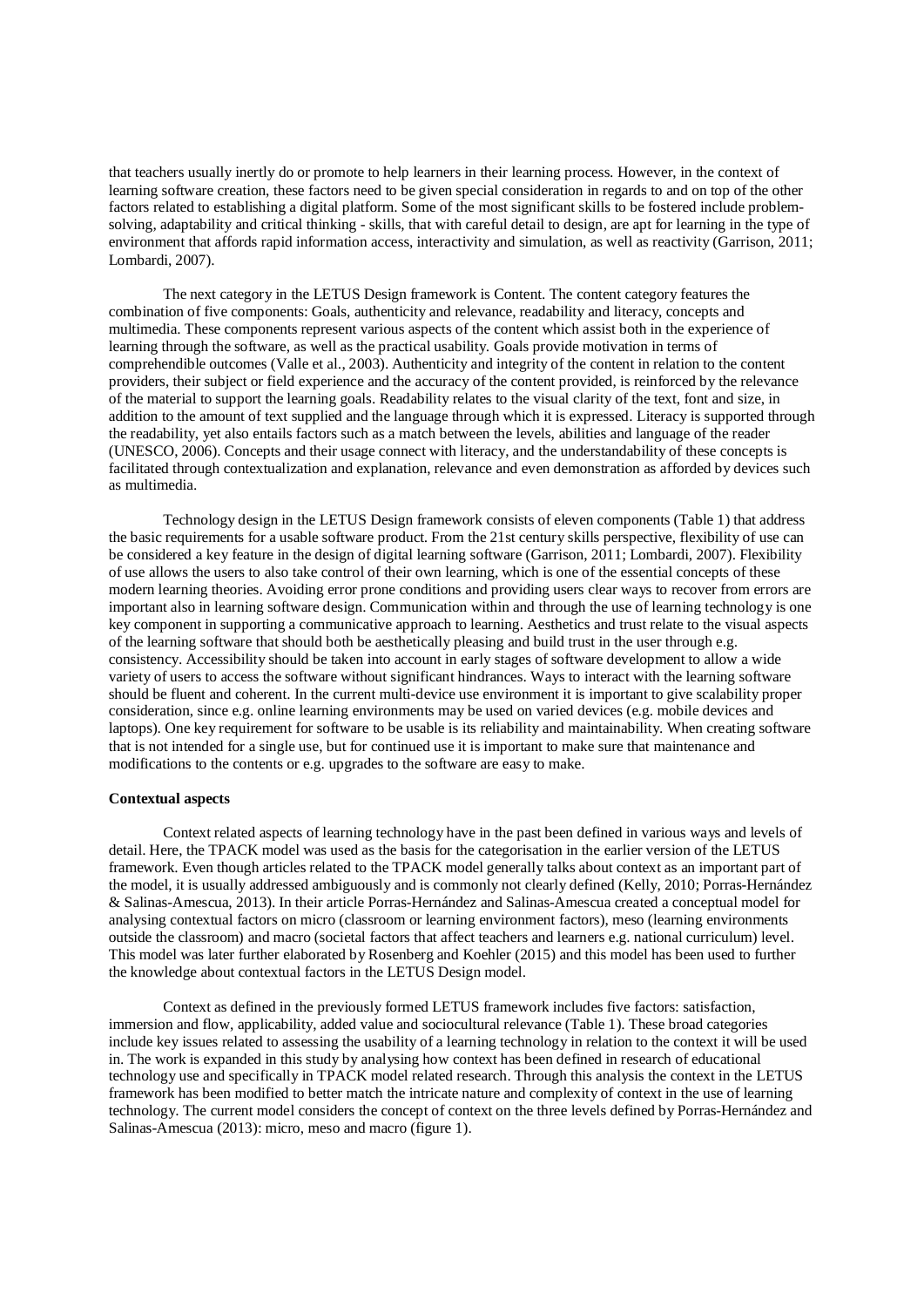

Figure 1. LETUS Design framework with division of different levels of context

Through the analysis of altogether 14 articles in the data, it was discovered that micro level contextual aspects had been defined in all of the 14 articles, meso level in 10 and macro level in 8 research articles. These defined aspects from each article were then further analysed in relation to the LETUS framework to increase the explanatory power of the contextual portion of the framework.

On the micro level, 11 individual factors affecting the micro level context were found from articles (Table 2). Micro level factors cover four domains: physical, social, content and knowledge and skills-based factors that influence the use of ICT in classrooms for learners and teachers. Physical context in these studies focused on both the constraints and affordances offered by ICT. Social factors related to safety, collaboration in the classroom and beliefs. Content factors included subject, content, age level suitability and authenticity of the materials. Knowledge and skills based factors covered ICT competencies and teacher classroom strategies. Out of all the micro level contextual factors, those that were subject-related were discussed the most in the original articles, with 10 out 14 articles focusing on this aspect of context in relation to the TPACK model.

Meso level factors were addressed in 10 out of the 14 articles analysed for this study (Table 2). There were five meso level factors identified from the articles: Online courses, Teacher training, Experience based knowledge, Informal learning and non-educational contexts and Collaboration outside the classroom. Online courses were seen as one way teachers gained more TPACK related knowledge and skills. Teacher training and the style of teaching the teachers had themselves received were mentioned as a contextual factor that influences technology use in the classroom, in 5 out of 10 articles that had defined meso level factors. Experience based knowledge the teachers had accumulated was also considered as one aspect that influences their technology decisions. Two out of the fourteen articles also raised informal learning opportunities such as video games and electronic books. Lastly, collaboration outside the classroom such as on- and offline peer groups were considered to be parts of the meso level context factors affecting teachers' technology decisions and use.

On the macro level there were eight factors identified from the 8 articles that described macro level contextual factors (table 2). Firstly, there were three theoretically based factors identified: models and frameworks, theory and research knowledge and adaptation of models to suit the context. On the school level, factors such as school values, teaching practices and the overall infrastructure of the school were seen as having an effect on teachers technology use in classrooms. In the wider context also curricula (local and national) and cultural and economic background were considered to influence contextual factors relevant to teachers classroom practices.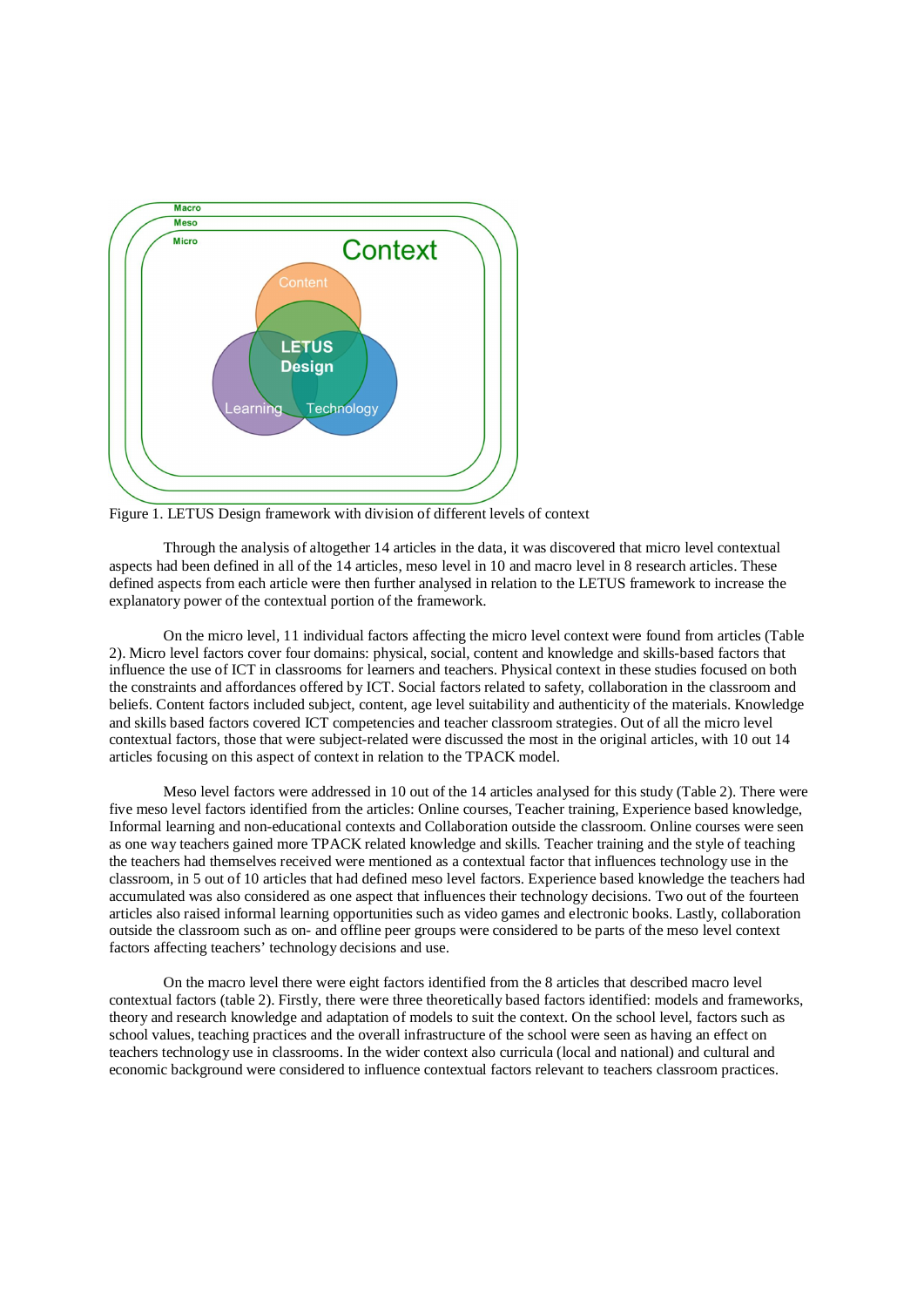Table 2. Contextual factors in analysed TPACK articles

| Context                                                                                                                                                                                                                                                                      |                                                                                                                                                          |                                                                                                                                                                                                                           |  |  |  |  |
|------------------------------------------------------------------------------------------------------------------------------------------------------------------------------------------------------------------------------------------------------------------------------|----------------------------------------------------------------------------------------------------------------------------------------------------------|---------------------------------------------------------------------------------------------------------------------------------------------------------------------------------------------------------------------------|--|--|--|--|
| Micro (classroom or learning<br>environment factors)                                                                                                                                                                                                                         | Meso (learning environments outside<br>the classroom)                                                                                                    | Macro (societal factors that affect teachers<br>and learners)                                                                                                                                                             |  |  |  |  |
| Subject / discipline<br>Age level<br>Content area<br>Emotional and social environment<br>Skills and competencies<br><b>Affordances</b><br>Authenticity<br>Collaboration and knowledge transfer<br>Beliefs and tacit knowledge<br>Constraints<br>Teacher classroom strategies | Online courses<br>Teacher training<br>Experience based knowledge<br>Informal learning and non-educational<br>contexts<br>Collaboration outside classroom | Models and frameworks<br>Curricula<br>Theory and research knowledge<br>School values and expectations<br>Teaching practices and pedagogy<br>Adapting models to context<br>Cultural and economic context<br>Infrastructure |  |  |  |  |

These findings from the three context levels (micro, meso and macro) were used to fortify the structure and content of the LETUS framework. The framework (Table 1) was reorganised to better suit the understanding gained from researching contextual factors from 14 TPACK articles and to fortify the understanding the contextual intricacies and complexities relevant to designing learning software. Context is seen as a category that adheres to all other aspects (learning, technology and content) of the framework. Context as it now understood in the LETUS Design framework can be seen as a combination of four context types in three levels of context (Table 3). Context types include individual, social, environmental and content. These four types of context are utilised as a further categorisation to understand what types of contextual features affect the design of learning technology. The further divide to three context levels support understanding of both the immediate and further aspects of TPACK that affect classroom use of learning technology and should therefore be integral parts also in the design process.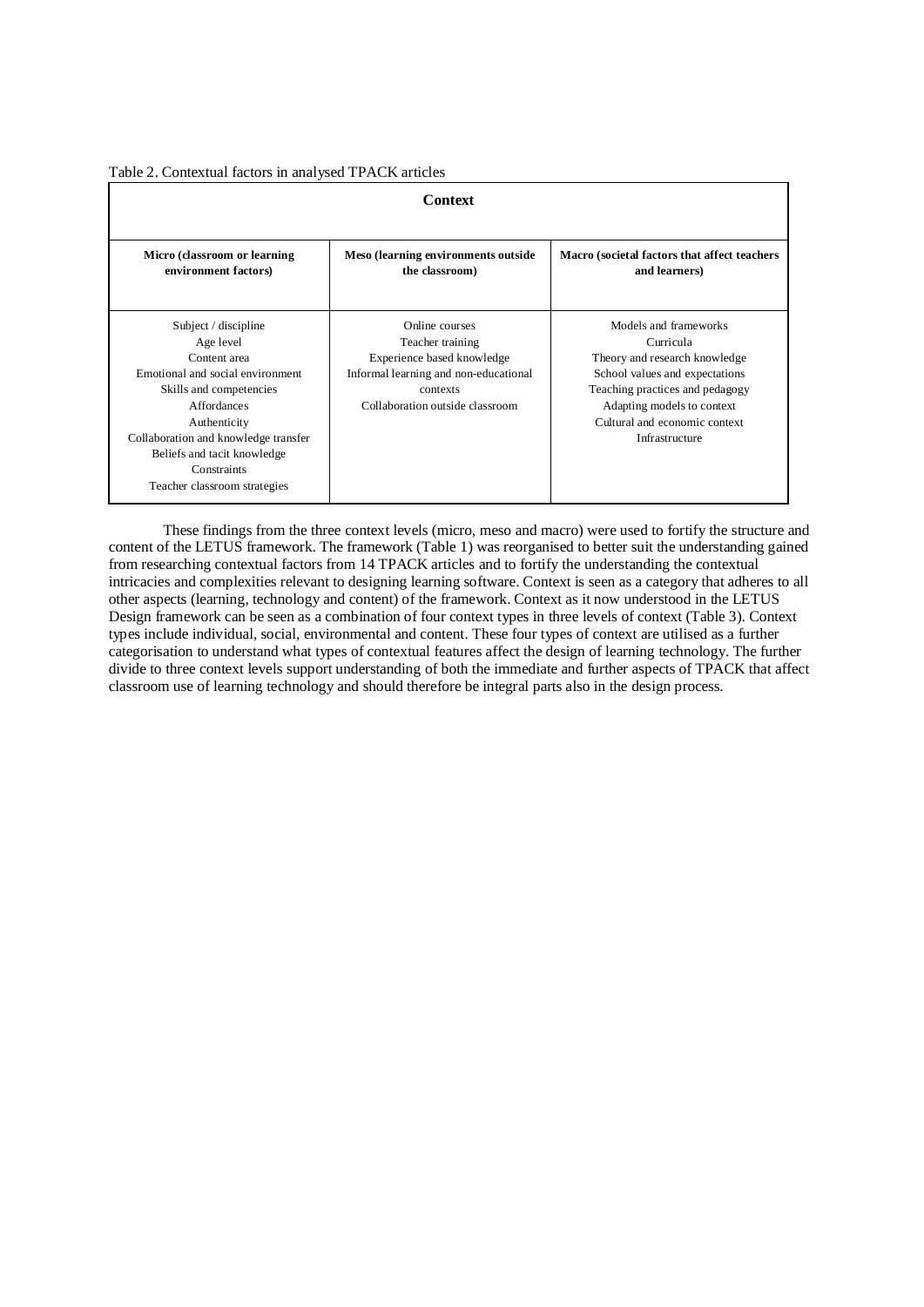| <b>LETUS</b> Design<br>framework aspect | <b>Context type</b> | <b>Micro</b>                                                                                                                                                               | <b>Meso</b>                                                                                | Macro                                                                                   |
|-----------------------------------------|---------------------|----------------------------------------------------------------------------------------------------------------------------------------------------------------------------|--------------------------------------------------------------------------------------------|-----------------------------------------------------------------------------------------|
| Learning                                | Individual          | <b>ICT</b> skills<br>Learner related<br><b>Beliefs</b><br>Tacit knowledge<br>Age level<br>Teacher (classroom)<br>strategies<br>Competencies<br>Expectations (satisfaction) | Experience based<br>knowledge                                                              | Teaching practices and<br>pedagogy                                                      |
|                                         | Social              | Collaboration and<br>knowledge transfer<br>Communication and<br>interaction<br>Emotional and social<br>environment                                                         | Collaboration outside<br>classroom (e.g. mentors)                                          | Cultural and economic<br>context<br>School values and<br>expectations<br>Curricula      |
| Technology                              | Environmental       | Physical environment<br>Constraints (e.g. availability<br>of technology)<br>Affordances (technology<br>and contextual)<br>Immersion and flow                               | Online courses<br>Informal learning and non-<br>educational contexts (e.g.<br>video games) | Infrastructure                                                                          |
| Content                                 | Content             | Content area<br>Structure and organisation<br>of content<br>Authenticity<br>Activity type specific<br>Subject / discipline                                                 | Teacher training                                                                           | Theory and research<br>knowledge<br>Models and frameworks<br>Adapting models to context |

Table 3. Contextualisation matrix of the LETUS Design framework

Aspects associated with context in the previous version of the framework (table 1) have been incorporated also into the revised LETUS Design framework. Out of the five features three, Satisfaction (as expectations), Sociocultural relevance (as Cultural and economic context) and Immersion and flow, have been included in the contextualization matrix (Table 3) and the other two, Applicability and Added value, have been dissolved. The latter two aspects upon further analysis were seen as compounds of features from each category being influenced by feature from all three levels of context. Therefore they have not been included as separate factors into any specific category of the current matrix as they are broader categories incorporating several of the other factors.

### **Conclusion**

The focus of this paper was to present added insights and research based reiteration of the LETUS framework, intended to aid in the design and evaluation of learning software products and services. Through drawing on a background of previous learning software usability-related research, the ideas and development of LETUS Design framework were illustrated. Significant developments in the model's life course were explained through detailing related literature and theories that not only account for the origins of LETUS Design framework, but demonstrate the differences in conceptual understandings and applications. Through understanding the context teachers use technology in additional design considerations can be given to develop learning software that not only enables the product to be used in the context, but also supports teachers who might still feel reluctant to integrate technology to their teaching by providing them with solutions that are built for their needs.

The reinforced LETUS Design framework gives a greater understanding of the contextual aspects that affect all learning technology but have not been defined to a satisfactory degree in relation learning technology design. This work adds to the research in the field of usability and learning software design and evaluation to offer deeper understanding of the complicated issue of context. However, practical and empirical validation of the current framework needs to be concluded and as such the framework's contribution to current knowledge is mainly theoretical. Also, the current framework may require adaptation and further elaboration of features to be used in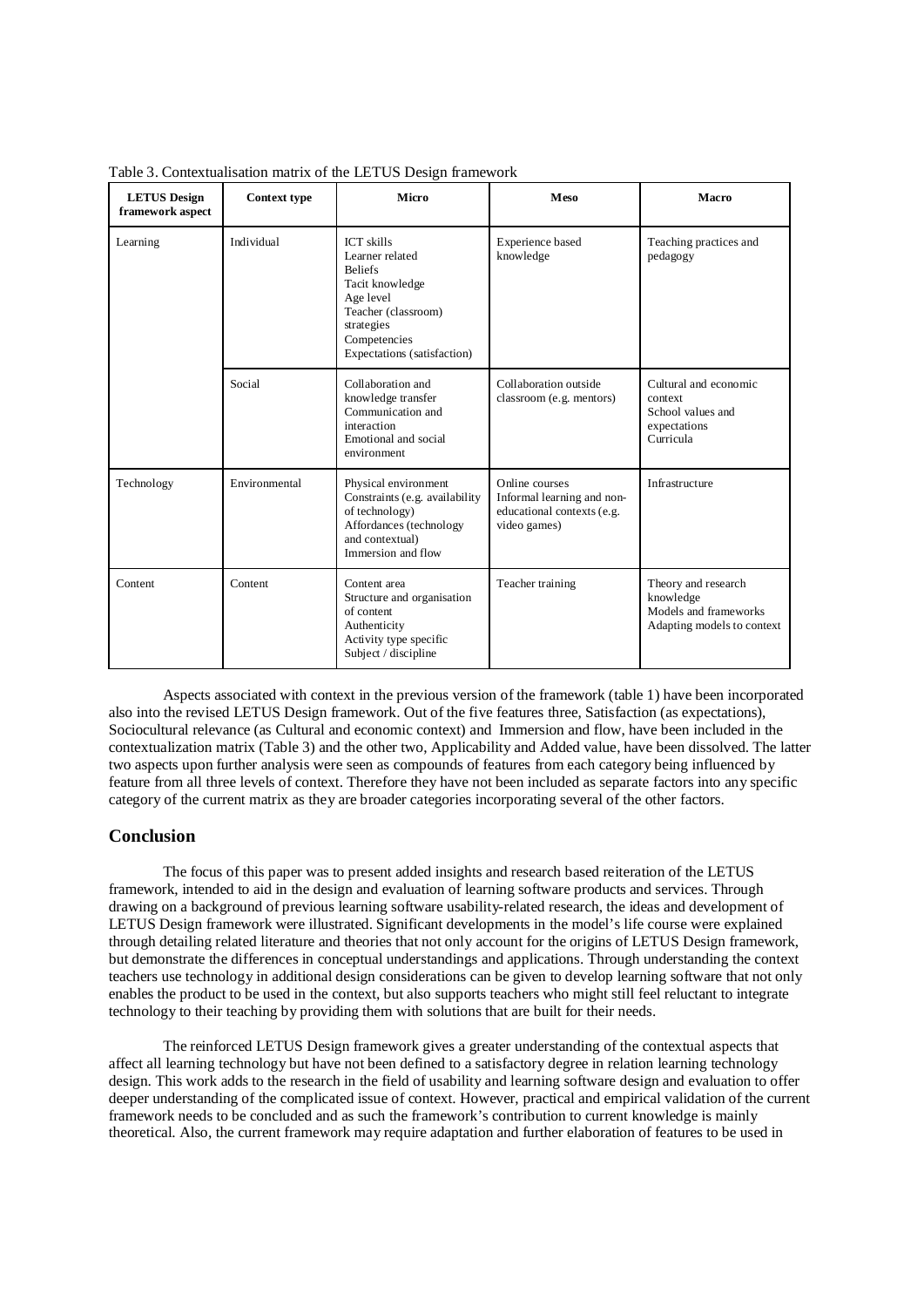practical settings through instrumentalization of individual design aspects. Even though all aspects presented in the framework are relevant to learning software they are not necessarily all the criteria that learning software needs to include. The definition of the set of basic requirements for different types of learning technology requires more research and testing.

The LETUS Design framework enhances the understanding of formal educational context and classroom practices to teachers and learners in schools. The indirect benefit of such efforts are gained by teachers and learners alike who are increasingly able to access learning technology that better suits their needs and context. The framework could benefit teachers and learners more directly, as teachers can also gain understandings of the complex nature of contextual knowledge that affects their technology choices and use. As such, the framework could be further developed to additionally suit the needs of teachers looking for learning solutions in order to suit their context. This is due to the fact that LETUS Design framework highlights the key considerations related to learning technology directly in relation to use context.

#### **References**

Al-Fudail, M., & Mellar, H. (2008). Investigating teacher stress when using technology. *Computers & Education,* 51(3), 1103–1110.

Becker, K., & Jacobsen, D. M. (2005). Games for learning: Are schools ready for what's to come*. In Proceedings of DiGRA 2005 Conference: Changing Views Worlds in Play.*

Bevan, N. (2009). Usability. In Encyclopedia of Database Systems (pp. 3247-3251). Springer US.

Boehm, B., & Basili, V. R. (2005). Software defect reduction top 10 list. *Foundations of empirical software engineering: the legacy of Victor R. Basili,* 426, 37.

Davids, M. R., Chikte, U. M., & Halperin, M. L. (2014). Effect of improving the usability of an e-learning resource: a randomized trial. *Advances in physiology education*, 38(2), 155-160.

Ertmer, P. A., Ottenbreit-Leftwich, A., & Tondeur, J. (2015). *Teacher beliefs and uses of technology to support 21st century teaching and learning.* In H. R. Fives & M. Gill (Eds.), International handbook of research on teacher beliefs (pp. 403–418). New York: Routledge, Taylor & Francis.

Garrison, D. R. (2011). *E-learning in the 21st century: A framework for research and practice.* Taylor & Francis.

Genc, Z. (2014). Parents' Perceptions about the Mobile Technology Use of Preschool Aged Children. *Procedia-Social and Behavioral Sciences*, 146, 55-60.

Hanus, M. D., & Fox, J. (2015). Assessing the effects of gamification in the classroom: A longitudinal study on intrinsic motivation, social comparison, satisfaction, effort, and academic performance. *Computers & Education*, 80, 152-161.

Inan, F. A., & Lowther, D. L. (2010). Factors affecting technology integration in K-12 classrooms: A path model. *Educational Technology Research and Development*, 58(2), 137-154.

Joo, Y. J., Lim, K. Y., & Kim, N. H. (2016). The effects of secondary teachers' Technostress on the intention to use technology in South Korea. *Computers & Education*, 95, 114–122.

Judson, E. (2006). How teachers integrate technology and their beliefs about learning: Is there a connection? *Journal of Technology and Teacher Education*, 14, 581–597.

Kale, U., & Goh, D. (2014). Teaching style, ICT experience and teachers' attitudes toward teaching with Web 2.0. *Education and Information Technologies*, 19(1), 41-60.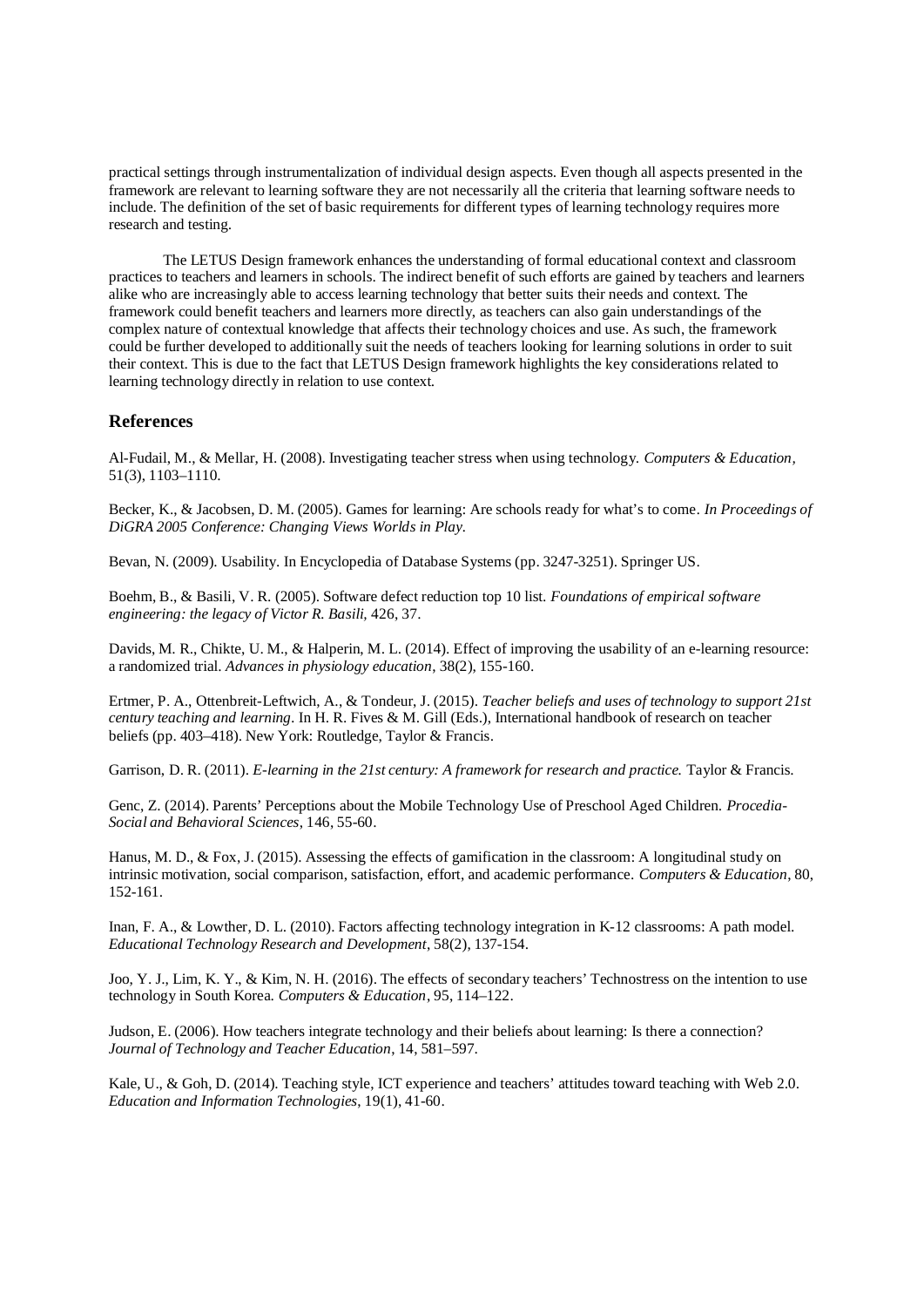Kelly, M. A. (2010). Technological Pedagogical Content Knowledge (TPACK): A Content analysis of 2006–2009 print journal articles. In D. Gibson, & B. Dodge (Eds.), *Proceedings of the Society for Information Technology & Teacher Education International Conference 2010* (pp. 3880–3888). Chesapeake, VA: AACE.

Kenttälä, V., Kankaanranta, M., Rousi, R., & Pänkäläinen, T. (2015). Usability challenges in digital learning solutions*. In Proceedings of the Frontiers in Education 2015 : Launching a New Vision in Engineering Education* (pp. 192-198). IEEE.

Kenttälä, V., & Kankaanranta, M. (2017). Courage to learn and utilize ICT in teaching - building understanding of teachers who lack courage. In T. Bastiaens, J. Dron, & S. Mishra (Eds.), E-Learn 2017 : *World Conference on E-Learning in Corporate, Government, Healthcare, and Higher Education* (pp. 611-620). Chesapeake: Association for the Advancement of Computing in Education (AACE)

Kenttälä, V., Rousi, R., & Kankaanranta, M. (2017). Towards the Learning Experience Technology Usability framework. In T. Kidd, & L. R. Morris (Eds.), *Handbook of Research on Instructional Systems and Educational Technology* (pp. 12). IGI global. doi:10.4018/978-1-5225-2399-4

Koehler, M. J., & Mishra, P. (2009). What is technological pedagogical content knowledge. *Contemporary issues in technology and teacher education,* 9(1), 60-70.

Li, T. M., Chau, M., Sung, W. K., Lee, A. J., Wong, P. W., & Yip, P. S. (2016). Design and evaluation of a Facebook game for self-directed e-learning. *Knowledge Management & E-Learning: An International Journal* (KM&EL), 8(3), 464-480.

Lombardi, M. M. (2007). Authentic learning for the 21st century: An overview. *Educause learning initiative,* 1(2007), 1-12.

McComas, W. F. (2014). *21st-century skills.* In The language of science education (pp. 1-1). Sense Publishers.

McWilliam, E. (2008). Unlearning how to teach. *Innovations in education and teaching international*, 45(3), 263- 269.

Oztekin, Asil, Dursun Delen, Ali Turkyilmaz, and Selim Zaim. A machine learning-based usability evaluation method for eLearning systems. *Decision Support Systems* 56 (2013): 63-73.

Porras-Hernández, L. H., & Salinas-Amescua, B. (2013). Strengthening TPACK: A Broader notion of context and the use of teacher's narratives to reveal knowledge construction*. Journal of Educational Computing Research*, 48(2), 223-244.

Read, J. C. (2008). Validating the Fun Toolkit: an instrument for measuring children's opinions of technology. *Cognition, Technology & Work*, 10(2), 119-128.

Rosenberg, J. M., & Koehler, M. J. (2015). Context and technological pedagogical content knowledge (TPACK): A systematic review. *Journal of Research on Technology in Education,* 47(3), 186-210.

Sitzmann, T. (2011). A meta-analytic examination of the instructional effectiveness of computer-based simulation games. *Personnel psychology*, 64(2), 489-528.

Squires, D., & Preece, J. (1999). Predicting quality in educational software: Evaluating for learning, usability and the synergy between them. *Interacting with computers*, 11(5), 467-483.

Stieler-Hunt, C. J., & Jones, C. M. (2017). Feeling alienated–teachers using immersive digital games in classrooms. *Technology, Pedagogy and Education*, 1-14